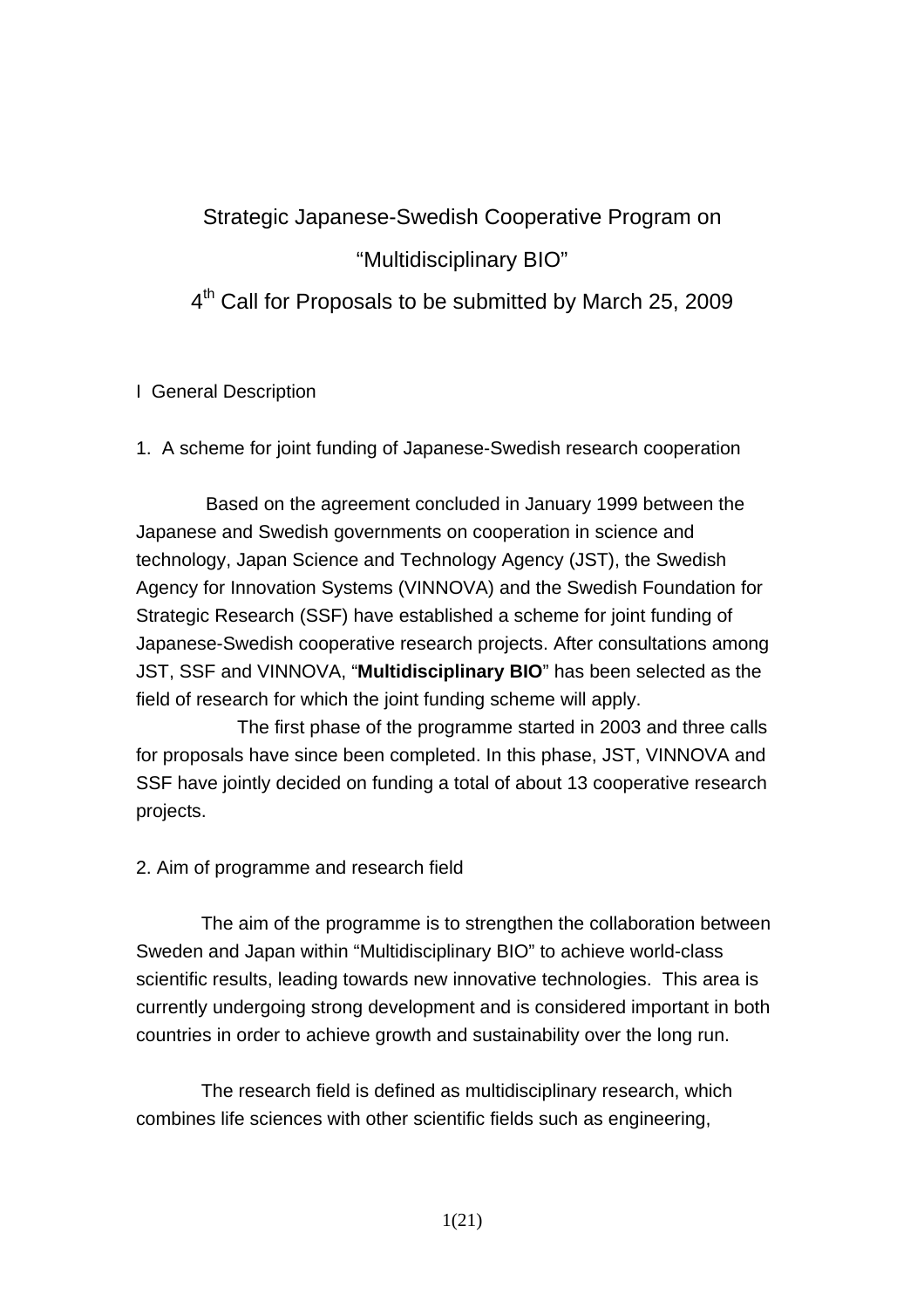physical, computer and mathematical sciences and combinations of two complementary - but fundamentally different - bio disciplines. Examples of such research areas are bio-nanotechnology, bio-imaging, bio-MEMS, bioinformatics, computational biology, systems biology, tissue engineering, combinations of robotics and neuroscience, and biomimetics.

The programme aims to give leading researchers in Sweden and Japan a venue to initiate, and reinforce, strong and lasting links between the two countries by the means of focused research projects. Strengthening contacts and enlarging networks in Sweden and Japan are expected to give added value also to other, non-participating, actors in academy and industry.

#### 3. Who can apply?

JST and VINNOVA/SSF invite Japanese and Swedish researchers to submit proposals for cooperative research projects in the research areas described above. An important criterion of the proposed collaboration is that it should build on and reinforce already on-going research activities in each research group and contribute significant added value to these. Researchers from industry may participate in the joint collaboration but, on the Swedish side, not as main applicants.

#### 4. Financial support

JST and VINNOVA/SSF plan to support cooperative research projects including exchange of researchers, with a main emphasis on leading-edge researchers.

JST will support expenses for Japanese researchers, and VINNOVA/SSF will support expenses for Swedish researchers.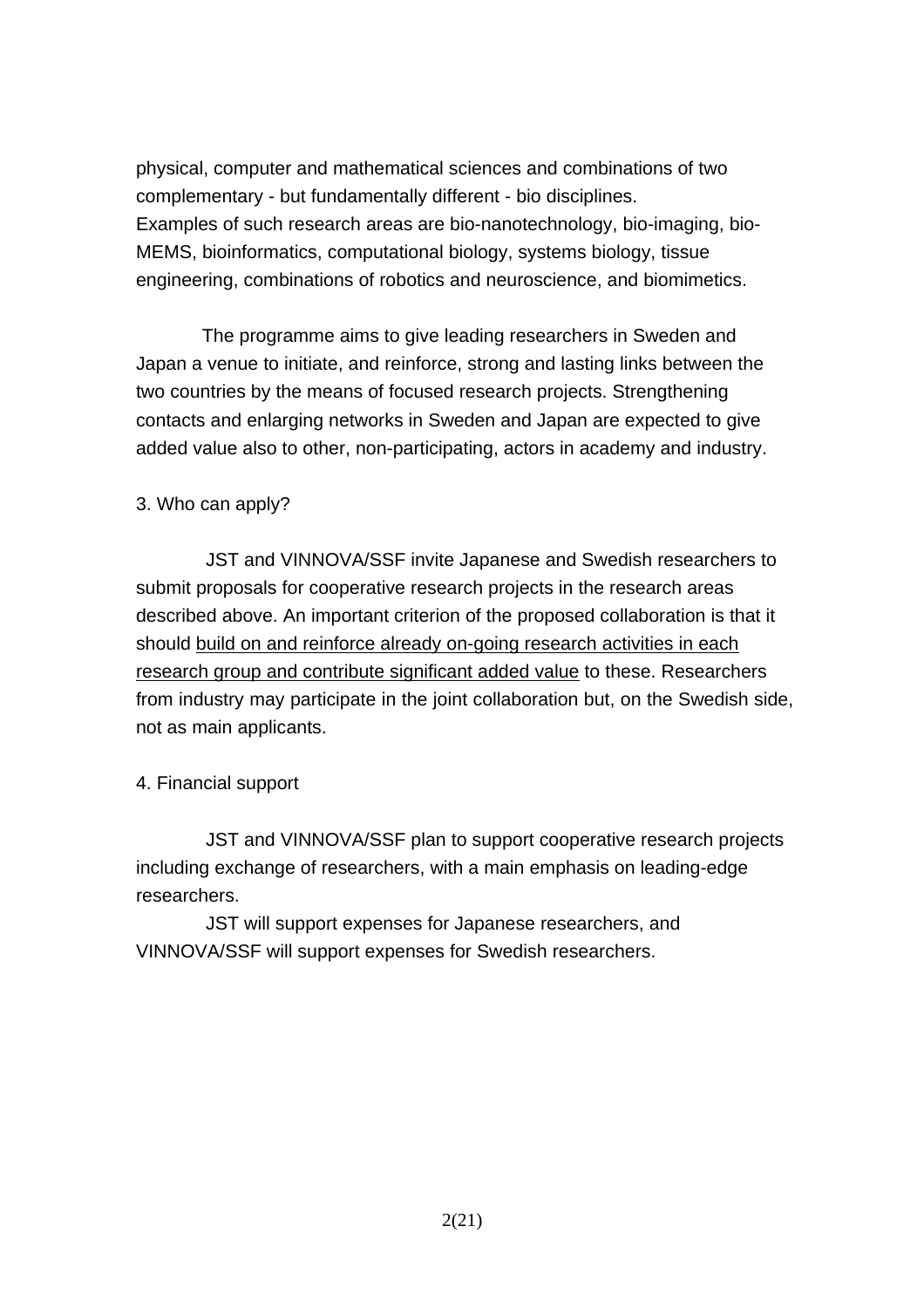#### II. Support by JST (this section is for **Japanese applicants only**)

#### 1. Budget for a Cooperative Research Project

Budgets will differ depending on the content of activities, but the total budget for the Japanese partner over a full 3-year period (i.e., 36 months) should not exceed 30 million yen, in principle. (Example: proposals envisaging a budget of 12 million yen for the first year, 10 million yen for the second year and 8 million yen for the third year are also possible.)

Due to budget limitations of this program, amounts will be adjusted in each year.

Expenses for facilities and equipment can be requested, in principle, only for the first fiscal year.

#### 2. Cooperative Research Period

The cooperative research period shall be 3 years (i.e., 36 months) in total, counting from the start date (starting from mid 2009)

#### 3. Details of Support

This program is designed to support additional expenses related to cooperation with the Swedish partner, with the precondition that the main research infrastructure is already in place in each research group.

#### *3.1 Contract between Applicant and JST*

Support will be implemented according to a contract for commissioned research made between JST and a university or public research institute, etc. (hereafter, "institution").

The contract for commissioned research will be made each year during the cooperative research period.

Since the contract is concluded on condition that all administrative procedures related to this project shall be handled in the institution, please consult with the department in charge at your institution.

The contract stipulates that Article 19 of the Industrial Technology Enhancement Act (Japanese version of the Bayh-Dole Act) and the Article 25 of the Act on Promotion of the Creation, Protection and Exploitation of Content (tentative translation) shall apply to all intellectual property rights (patents, utility model or design rights, rights to programs, databases and other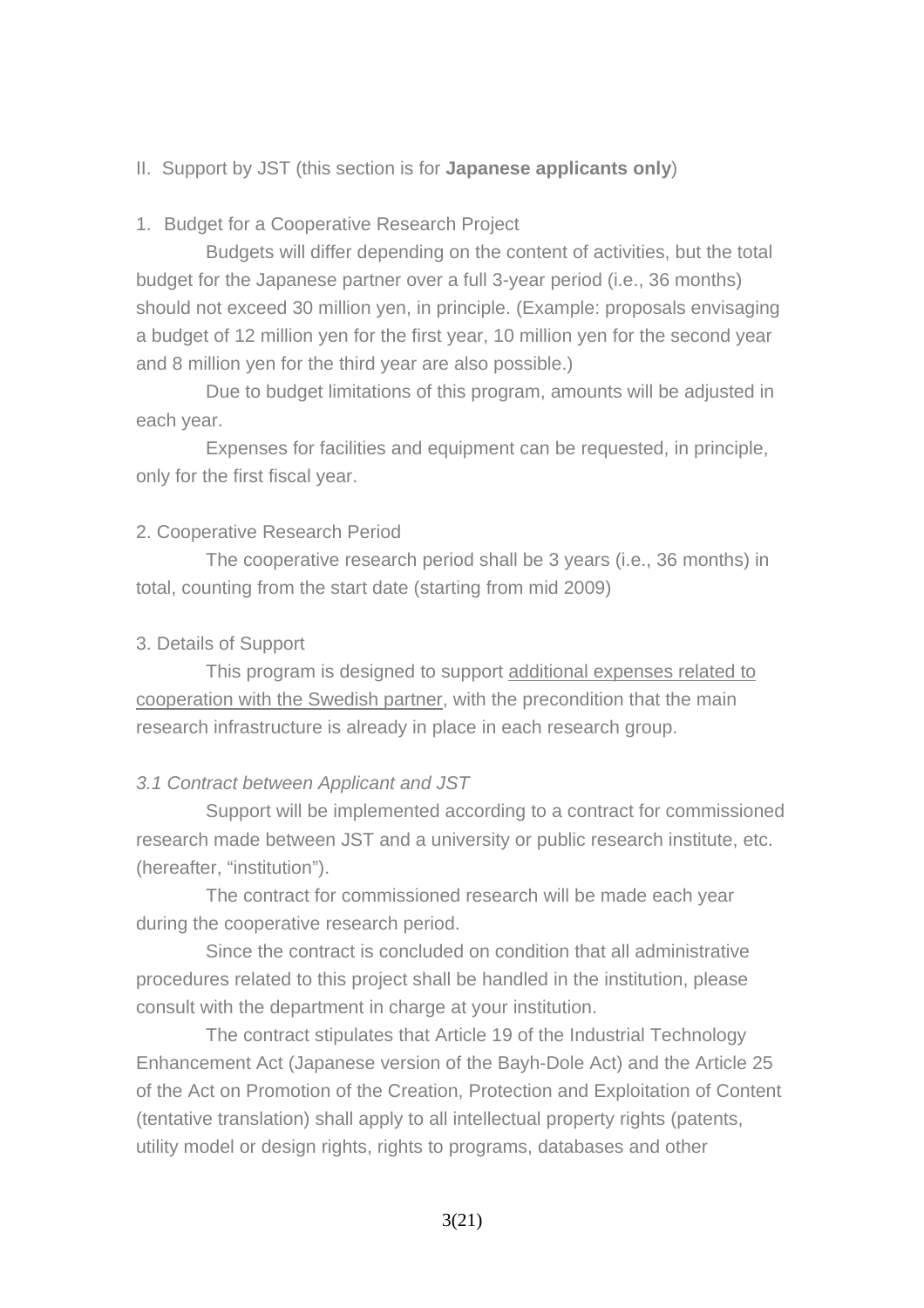intangible property and know-how, and so on) generated as a result of this project, and that this can become the property of the institution with which the research leader is affiliated.

#### *3.2 Contract between Researchers*

If a contract for cooperative research is necessary for implementing actual research cooperation, such a contract should be concluded between the Japanese institutions and the Swedish institutions. It is strongly advisable but not required that appropriate discussions of the issue of rights to intellectual property with Swedish researchers or research institutions take place, to ensure good collaboration. If an agreement is concluded, it should be reported in the application.

 In Sweden teachers are exempt from the regulations in Act (1949:345) on the right of employers to inventions; teachers at universities, colleges or other establishments that belong to the education system have the right to their inventions. This so-called " teacher exemption" means that employers of teachers, unlike the rules which apply to other employeremployee relationships, cannot make any legal claim to the inventions of teachers unless special agreements to this effect have been concluded.

#### *3.3 Funded expenses*

Funding provided within this call is intended to enhance the capacity of the applicants to collaborate. Funding will therefore be provided mainly in support of collaborative activities and may include some of the local research that is necessary for the collaboration.

#### (1) Expenses for research exchanges

1) Travel expenses

In principle, travel expenses should be based on the rules of the institution to which the research leader belongs. JST provides travel expenses only for the Japanese researchers.

2) Expenses for holding symposiums, seminars and meetings

#### (2) Expenses for research activities

- 1) Expenses for facilities and equipment (only for the first fiscal year)
- 2) Expenses for consumables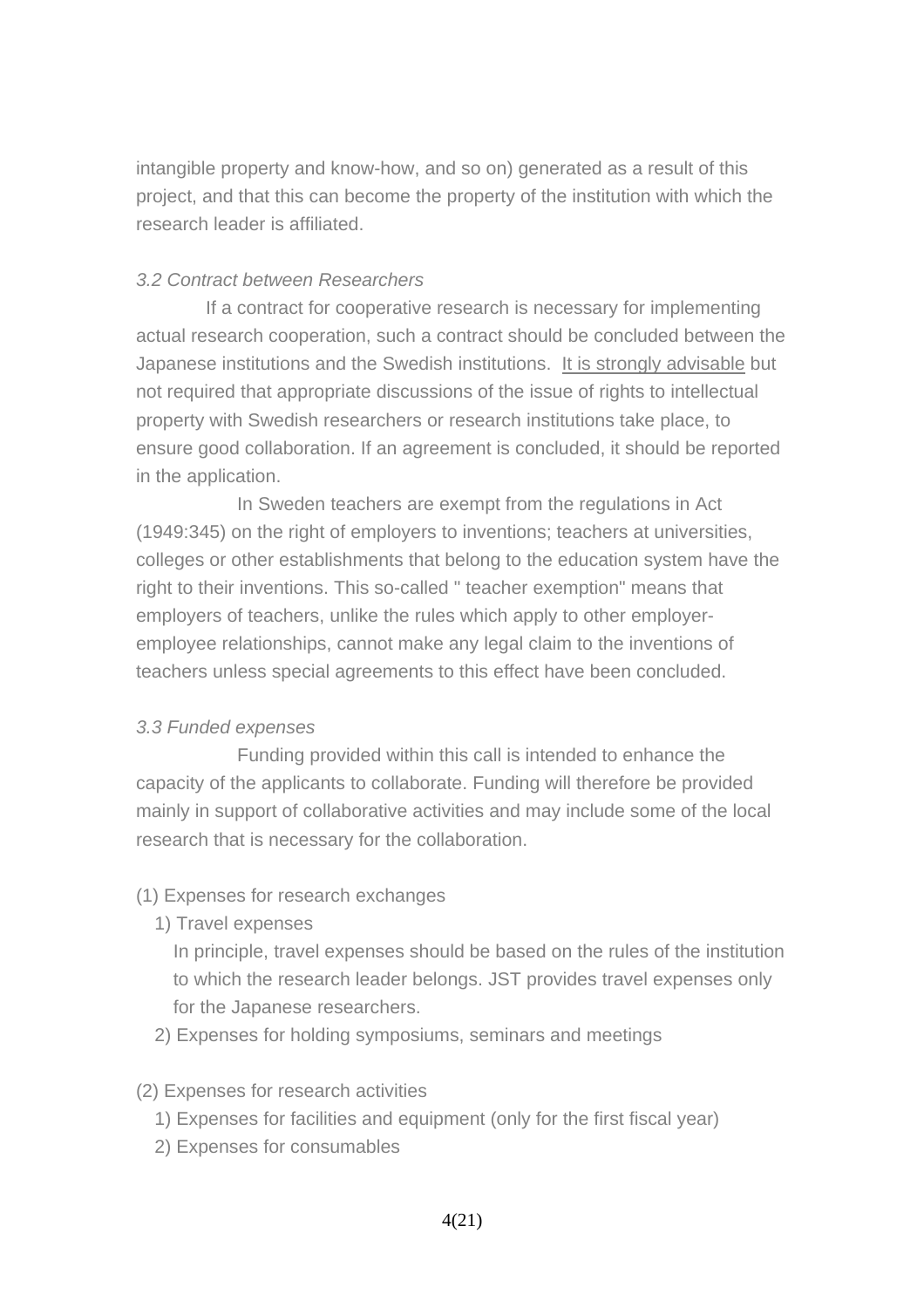3) Expenses for personnel

Stipend for a PhD student, or stipend or salary for a post-doctoral fellow

4) Others

Expenses for creating software, renting or leasing equipment, transporting equipment, etc. .

(3) Overhead expenses

Overhead expenses amounting to 10% or less of the total research expenses will be allowed. Overhead expenses should be provided for within the total budget.

(4) Expenses not covered/funded in the program

No expenses stated below shall be covered under this program:

- 1) Expenses related to acquiring real estate or constructing buildings or other facilities
- 2) Expenses related to procurement of major equipment
- 3) Expenses related to dealing with accidents or disasters occurring during cooperative research periods
- 4) Other expenses unrelated to implementation of this cooperative research project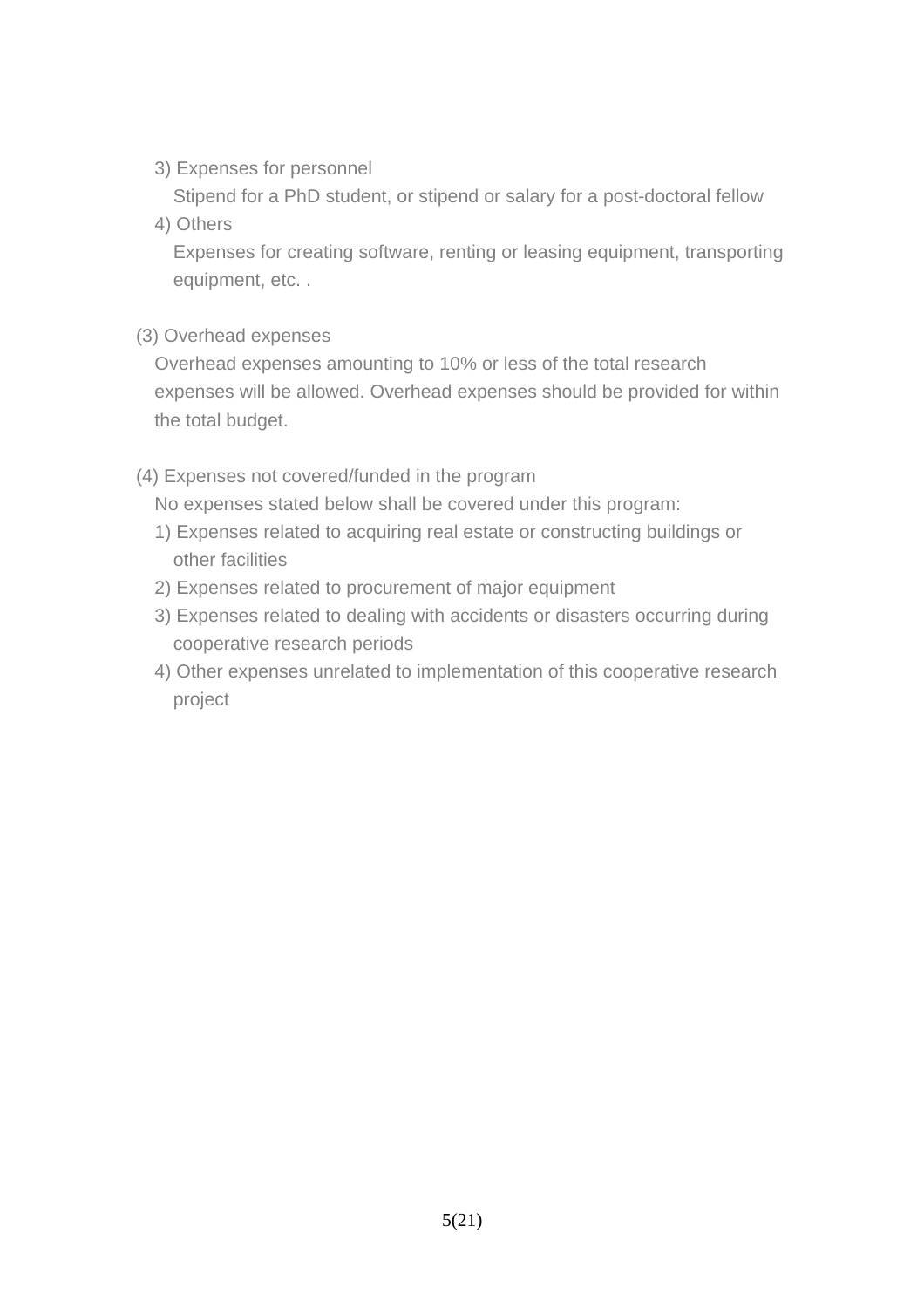#### III. Support by SSF/VINNOVA (this section is for **Swedish applicants only**)

#### 1. Budget for a Cooperative Research Project

Budgets will differ depending on the content of activities, but the total budget for the Swedish partner over a full 3-year period should not exceed SEK 2 100 000 , i.e. SEK 700 000 per year.

#### 2. Cooperative Research Period

The cooperative research period shall be 3 years in total, counting from the start date (starting from mid 2009)

#### 3. Details of Support

This program is designed to support additional expenses related to cooperation with the Japanese partner, with the precondition that the main research infrastructure is already in place in each research group.

#### *3.1 Contract between Applicant and SSF*

Support will be implemented after confirmation has been received regarding start of project, in accordance with SSF's normal routines for project funding. Routines regarding payments (each half year in advance) and annual reports will also be according to SSF's normal routines. The payments also require that the annual reports are accepted.

#### *3.2 Contract between Researchers*

If a contract for cooperative research is necessary for implementing actual research cooperation, such a contract should be concluded between the Japanese institutions and the Swedish institutions. It is strongly advisable but not required that appropriate discussions of the issue of rights to intellectual property with Japanese joint researchers or research institutions take place, to ensure good collaboration. If an agreement is concluded, it should be reported in the application.

In Sweden teachers are exempt from the regulations in Act (1949:345) on the right of employers to inventions; teachers at universities, colleges or other establishments that belong to the education system have the right to their inventions. This so-called " teacher exemption" means that employers of teachers, unlike the rules which apply to other employer-employee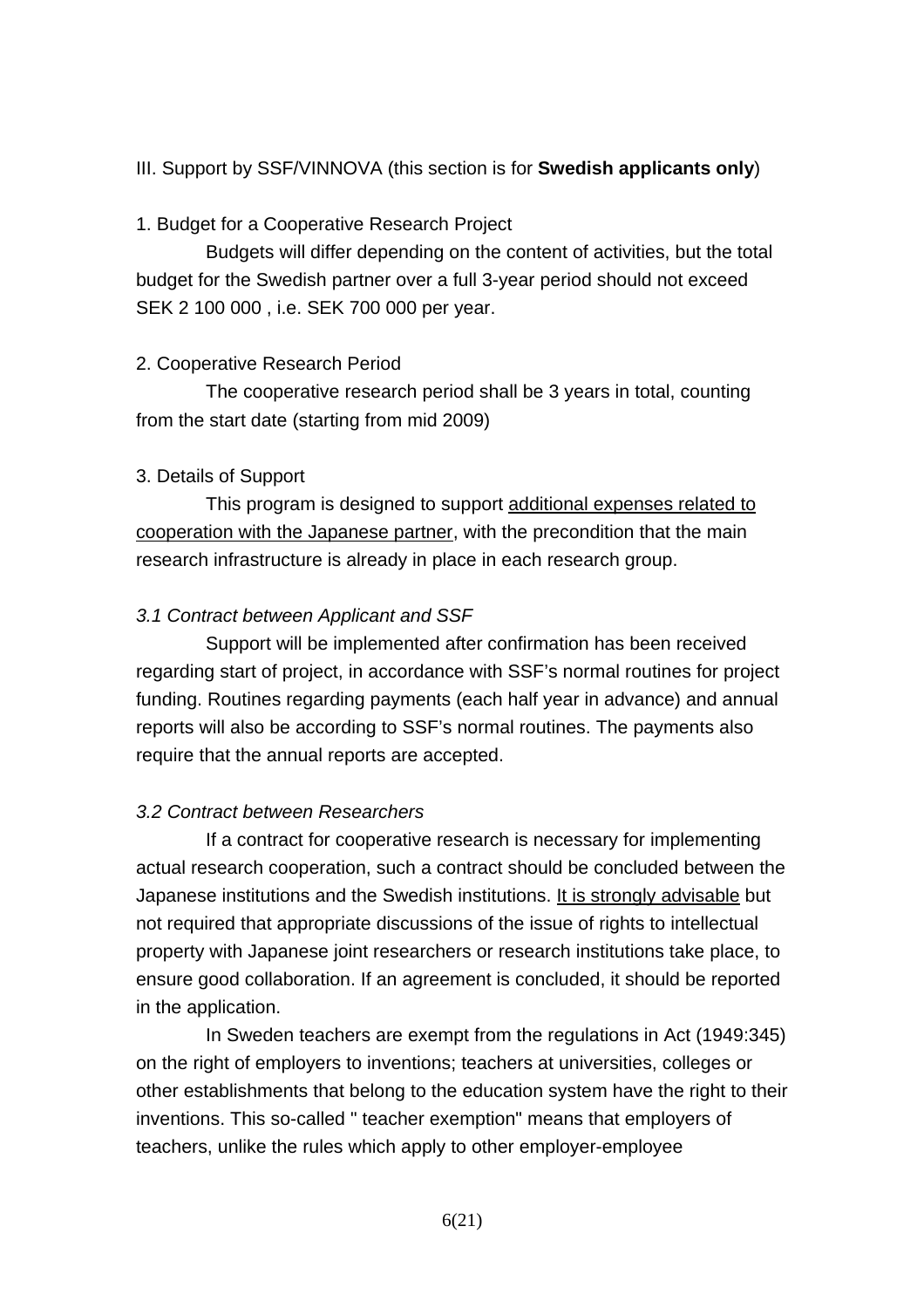relationships, cannot make any legal claim to the inventions of teachers, unless special agreements to this effect have been concluded.

The Japanese contract stipulates that Article 19 of the Industrial Technology Enhancement Act (Japanese version of the Bayh-Dole Act) and the Article 25 of the Act on Promotion of the Creation, Protection and Exploitation of Content (tentative translation) shall apply to all intellectual property rights (patents, utility model or design rights, rights to programs, databases and other intangible property and know-how, and so on) generated as a result of this project, and that this can become the property of the institution with which the research leader is affiliated.

#### *3.3 Funded expenses*

Funded expenses include costs for performing research activities and implementation of research exchanges.

- (1) Expenses for research activities
- 1) Salaries for the Swedish researchers actively participating in research exchanges
- 2) Expenses for facilities and equipment. Since the project is premised on making full use of existing facilities and equipment, only expenses for equipment essential for Japanese-Swedish research exchanges are covered.
- 3) Expenses for consumables Expenses for procurement of raw materials, consumables, chemicals, etc.
- 4) Other

Expenses for creating software, renting or leasing equipment, for transporting equipment and for other expense items not covered above.

- (2) Expenses for Research Exchanges
- 1) Travel expenses

In principle, travel expenses should be based on the rules of the institution with which the research leader is affiliated. Travel expenses, accommodation expenses and per diem are accepted. Swedish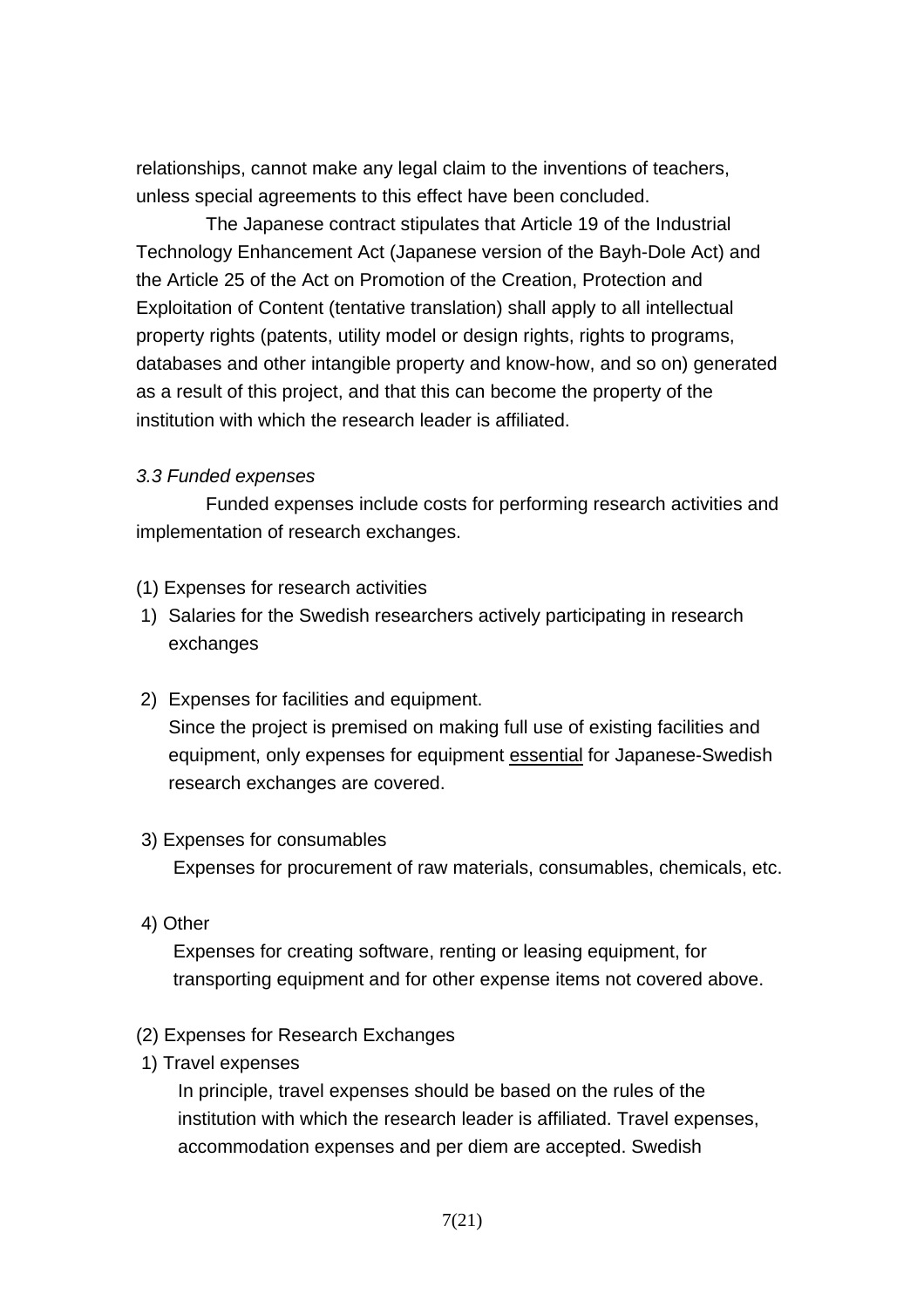applicants cannot apply for expenses for researchers from the Japanese side.

 2) Expenses for holding symposiums, seminars and meetings Expenses related to organizing symposiums and so on are covered under the project, e.g. consumables, printing and binding expenses, transportation- and telecommunications fees, meeting fees (excluding expenses for alcoholic drinks), honoraria.

#### (3) Overhead Expenses

Since all administrative procedures related to this project are to be carried out by institutions, 35% of overhead expenses for research exchange and research activity expenses will be allowed. Overhead expenses should be provided for within the total budget.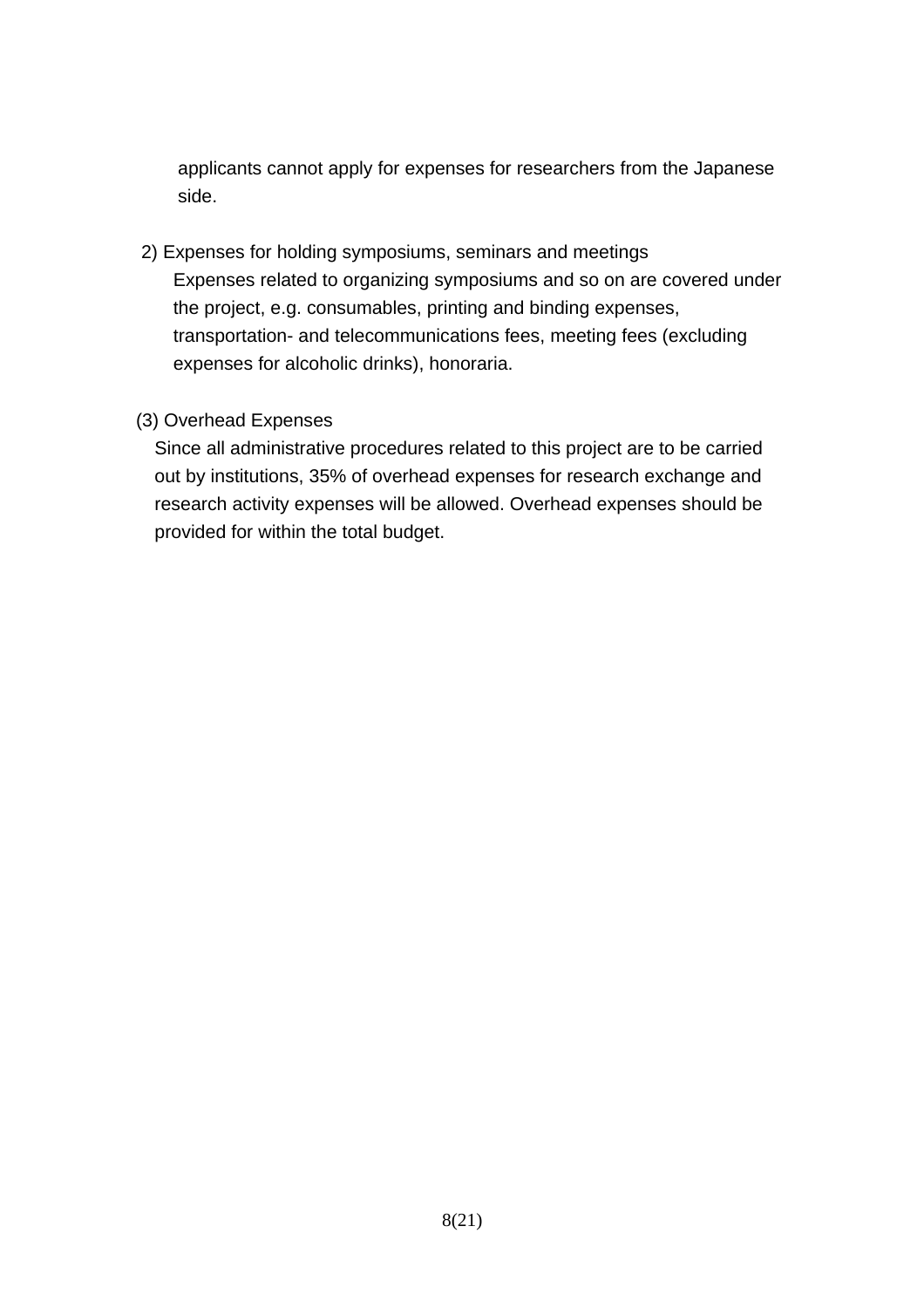#### IV. Application

The Japanese and Swedish applicants shall write a common application that shall be handed in both to JST and SSF/VINNOVA in parallel. The application shall be written in English. For the Japanese applicants a Japanese version is also required.

The application shall include:

A project description including how collaboration will be carried out, with clear statements of what Swedish and Japanese researchers respectively will do in the project;

a description of the expected outcome of the proposed project, scientifically as well as in terms of its relevance for industry and society;

a description of the ongoing activities and specific strengths of the Swedish and Japanese groups respectively, which form the basis for the proposed joint project;

a description of the expected added value from the proposed joint project, including how the competence, technology and other resources in the different groups complement each other;

a description of how the project is expected to help strengthen research cooperation between Japan and Sweden over the longer term;

a description of the added value expected from the multidisciplinary bio approach in the proposed joint project; and

a discussion of how the proposed joint project compares with other comparable activities worldwide.

#### 1. Application Forms

The following application forms have been prepared, in Japanese (J) and English (E). The common forms are available from the respective funding agency.

| Form 1J/E | Application outline (title of cooperative research |
|-----------|----------------------------------------------------|
|           | project, names of research leaders, cooperative    |
|           | research period)                                   |
| Form 2J/E | Leader's Information (CV of research leaders*)     |
| Form 3J/E | List of names of individuals involved in the       |
|           | cooperative research project in Japan and Sweden   |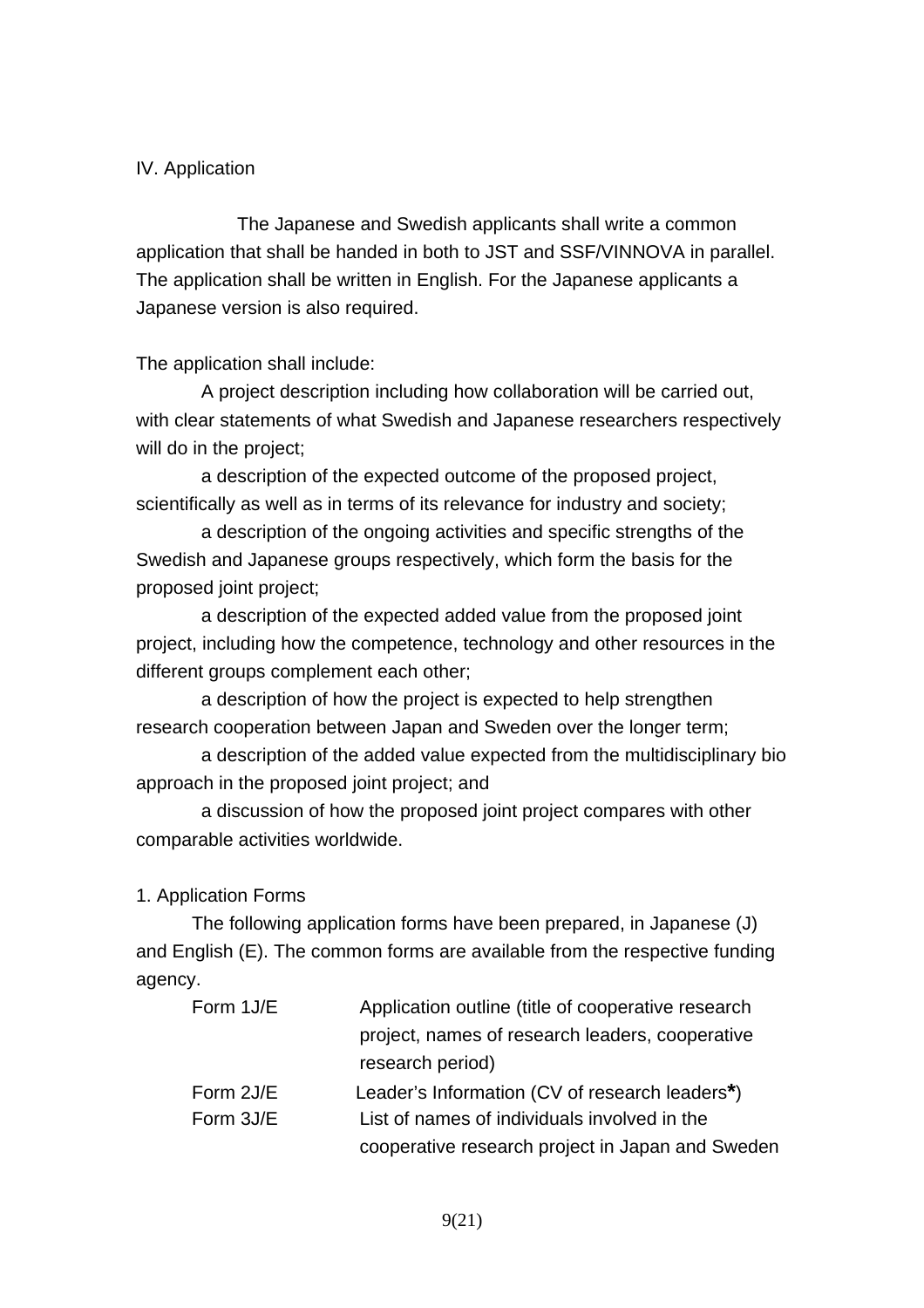| Form 4J/E | Description of the cooperative research project     |
|-----------|-----------------------------------------------------|
|           | including the points stated above                   |
|           | -maximum of 6 pages-                                |
| Form 5J/E | Action plan for the cooperative project             |
| Form 6 E  | Maximum 15 selected references to publications (or  |
|           | other relevant output) by the Japanese-side         |
|           | research leader in the past 5 years                 |
| Form 7 E  | Maximum 15 selected references to publications (or  |
|           | other relevant output) by the Swedish-side research |
|           | leader in the past 5 years                          |
| Form 8J/E | Budget plan for the project                         |

*\* The description shall include a short Curriculum Vitae (CV) from both Japanese and Swedish project leaders, which include basic information on education, past and present positions and membership of relevant organizations/associations. Each description should not be more than 1/2 page A4.* 

- 2. Preparation of Application Forms Please fill in the particulars in all the application forms described above.
- 3. Submittal of Application Forms for Japanese Applicants Application forms prepared by Japanese researchers shall be submitted to JST by 17:00 (Japanese Standard Time) on March 25, 2009, through online application system "e-Rad" (http://www.e-rad.go.jp/index.html).
- 4. Submittal of Application Forms for Swedish applicants Submit the applications via the application portal (http://apply.stratresearch.se) by March 25 at 14.00 hours. Instructions on how to fill in the information are also available there.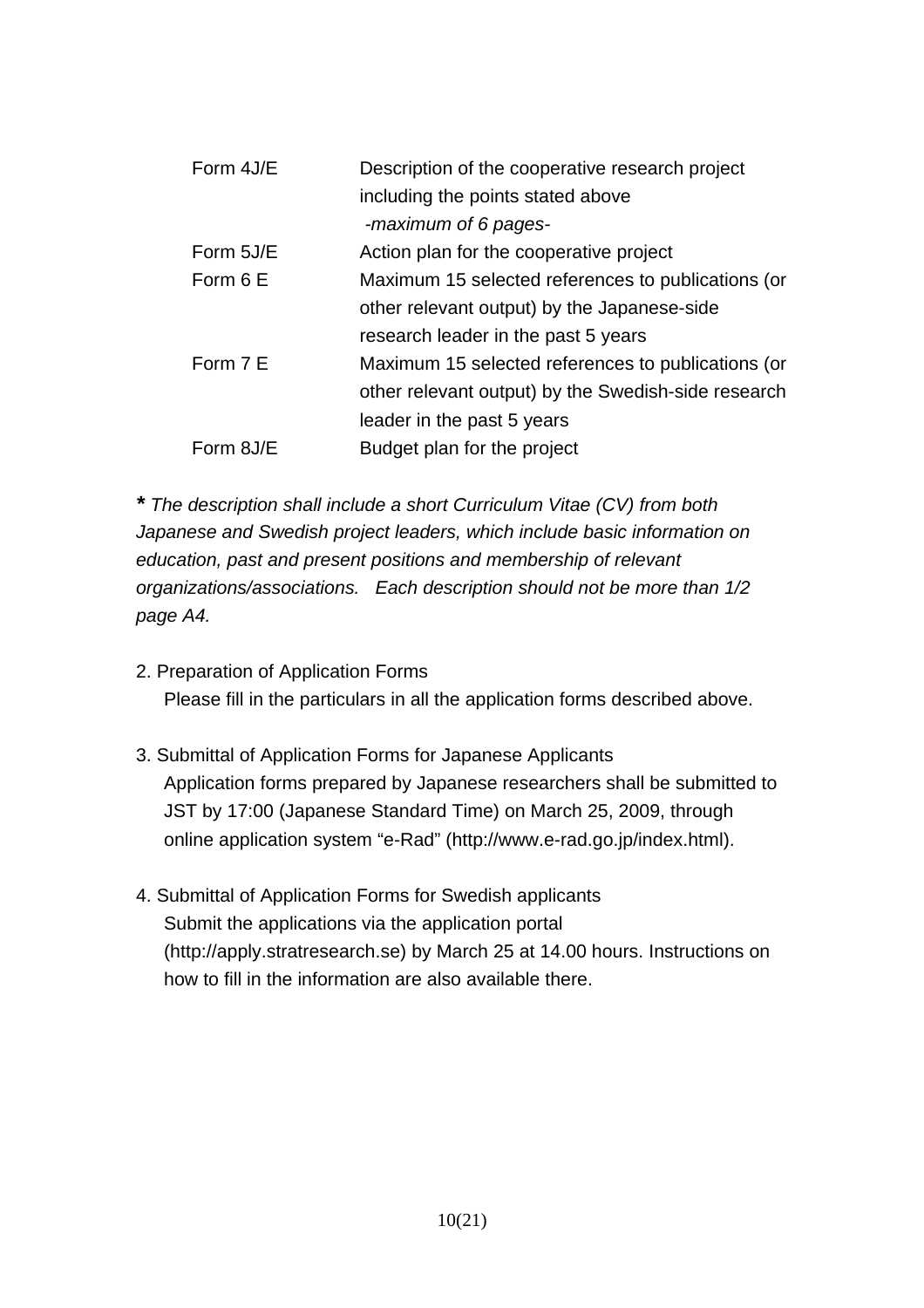# V. Evaluation of Project Proposals

#### 1. Evaluation Procedure

Committees consisting of experts selected by JST and VINNOVA/SSF respectively will evaluate all proposals. Based on the results of the evaluation, JST and VINNOVA/SSF will make a common decision regarding funding of selected proposals.

The members of the Swedish program committee are appointed for the program period and are selected from academy and industry.

The members of the program committee in Japan will be selected after the proposals have been received.

#### 2. Evaluation Criteria

The following general evaluation criteria apply:

1) Conformity with Program Aims and Designated Research Fields The proposed activity shall conform to the aims of the program and the research fields that the program designates *(see note)*. In addition, the proposed activity shall be supported by the institutional resources available.

# 2) Capability of Research Leaders (one on each side)

The research leaders shall have the insight or experience necessary for pursuing the activity and the ability to manage the cooperation and reach the project goals during this period of support.

#### 3) Appropriateness of Plan

The plan shall incorporate an appropriate system for implementing the activity and be realistic in relation to the project budget.

4) Effect of the Activity

The proposed activity can be expected to achieve any of the following, through the cooperation with researchers in the counterpart country: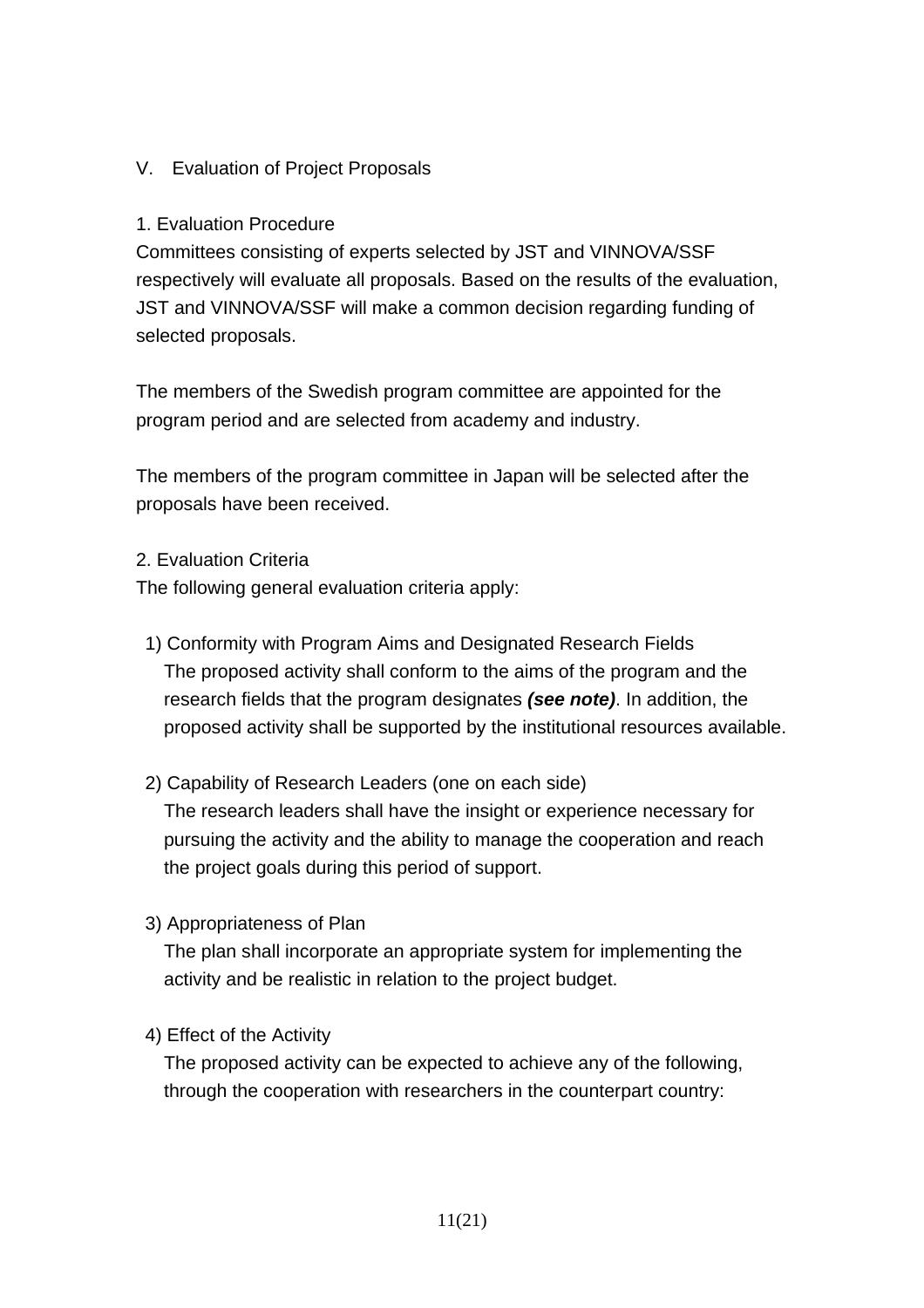- Opening up of a new field or new advances in science and technology through the creation of new scientific knowledge in an existing research field.
- Identification of novel applications based on new groundbreaking technologies.
- Nurturing of researchers able to play a central role in future research exchanges with the counterpart country.
- Sustained development of research exchanges with the counterpart country initiated by this activity.
- 5) On-going research activity

The proposed collaboration shall build on, reinforce and add significant value to already on-going research activities in each research group.

*(note) Practical combination of life science with other scientific field or combinations of two complementary - but fundamentally different - bio disciplines is the key factor for evaluation.* 

*Practical combination means that combination of two fields or two disciplines makes synergistic effect which is expected to produce new research area, new research method or drastically important results.*

3. Announcement of Decision

 The final decision regarding supported projects will be notified to the applicants at the earliest in June, 2009.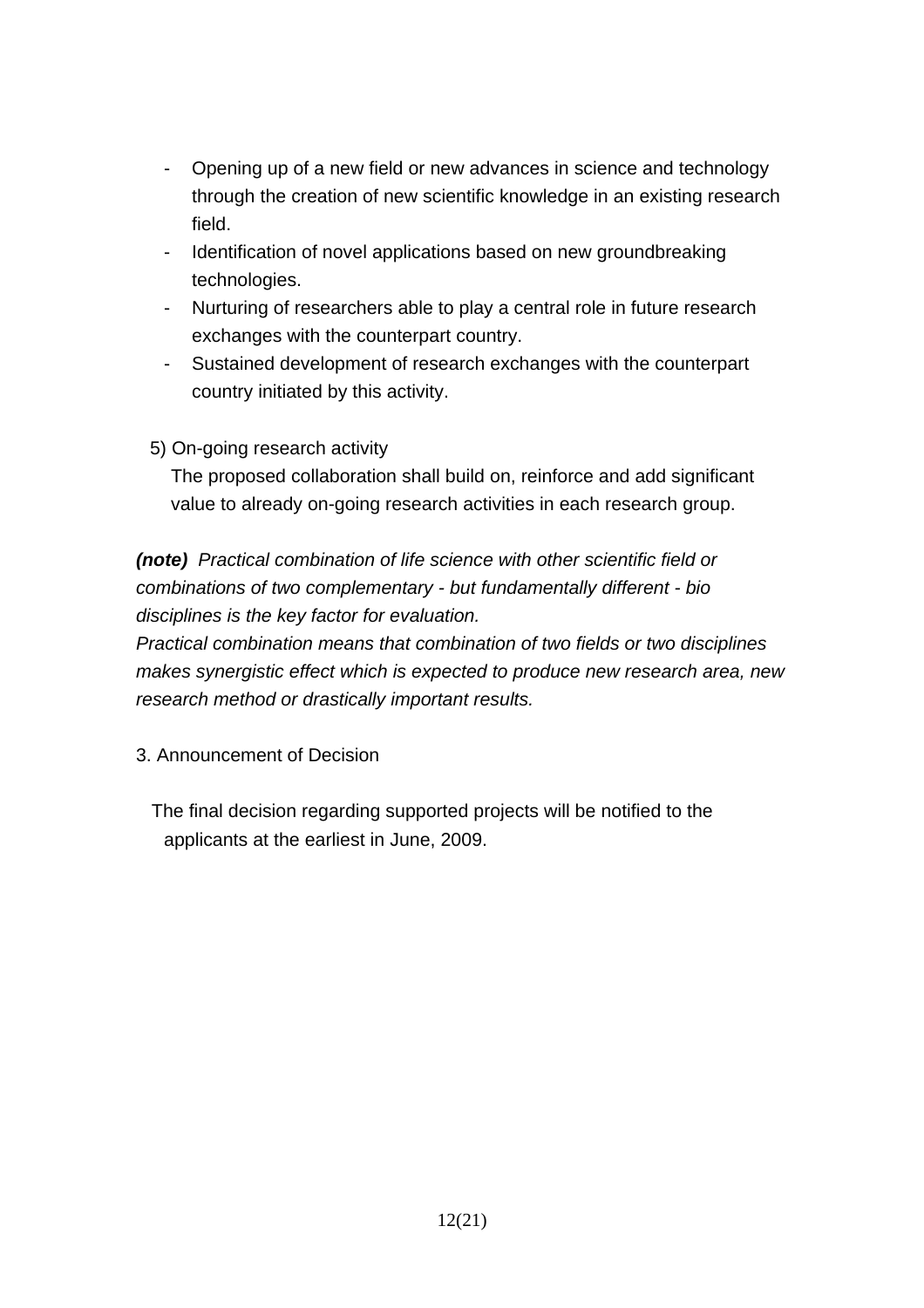#### VI. Responsibilities of *Japanese Applicants*

1. Submitting a Report on the Implementation Status of Systems Specified in the Guidelines for Managing and Auditing Public Research Funds at Research Institutes

The contract for a project requires that each research institute submit a report based on the reporting guidelines concerning the status of development, implementation, and other aspects of management and audit systems for research funds. (Research projects without a status report may not be approved.)

For the aforementioned reason a status report must be submitted by research institutes to the Office of Research Funding Administration, Research and Coordination Division, Science and Technology Policy Bureau, Ministry of Education, Culture, Sports, Science and Technology (MEXT) by Friday, October 31, 2009 using forms available from the website at the following URL given below. (Research projects without the status report will/may not be approved.)

# URL: http://www.mext.go.jp/a\_menu/02\_b/07101216.htm

However, if a status report has already been submitted in conjunction with applications for other projects or with other instances in or after April 2008, there is no need to submit a new report. In this case, a letter (in any format) indicating the date of the prior submission of the status report must be enclosed with the application.

In addition, if the project continues during and after fiscal year 2010, our plan Is to request the submission of another report in the fall of 2009. Therefore, research institutes should heed announcements from MEXT and the Japan Science and Technology Agency. After the submission of a report, as the need arises, the Ministry of Education, Culture, Sports, Science and Technology (MEXT) (as well as other fund distributing agencies) may request on-site investigations regarding the status of the development of management and audit systems.

In addition, with regard to reported contents, research funds may not be delivered if it is judged that problems such as improper or insufficient compliance to the required items specified by the Notification of the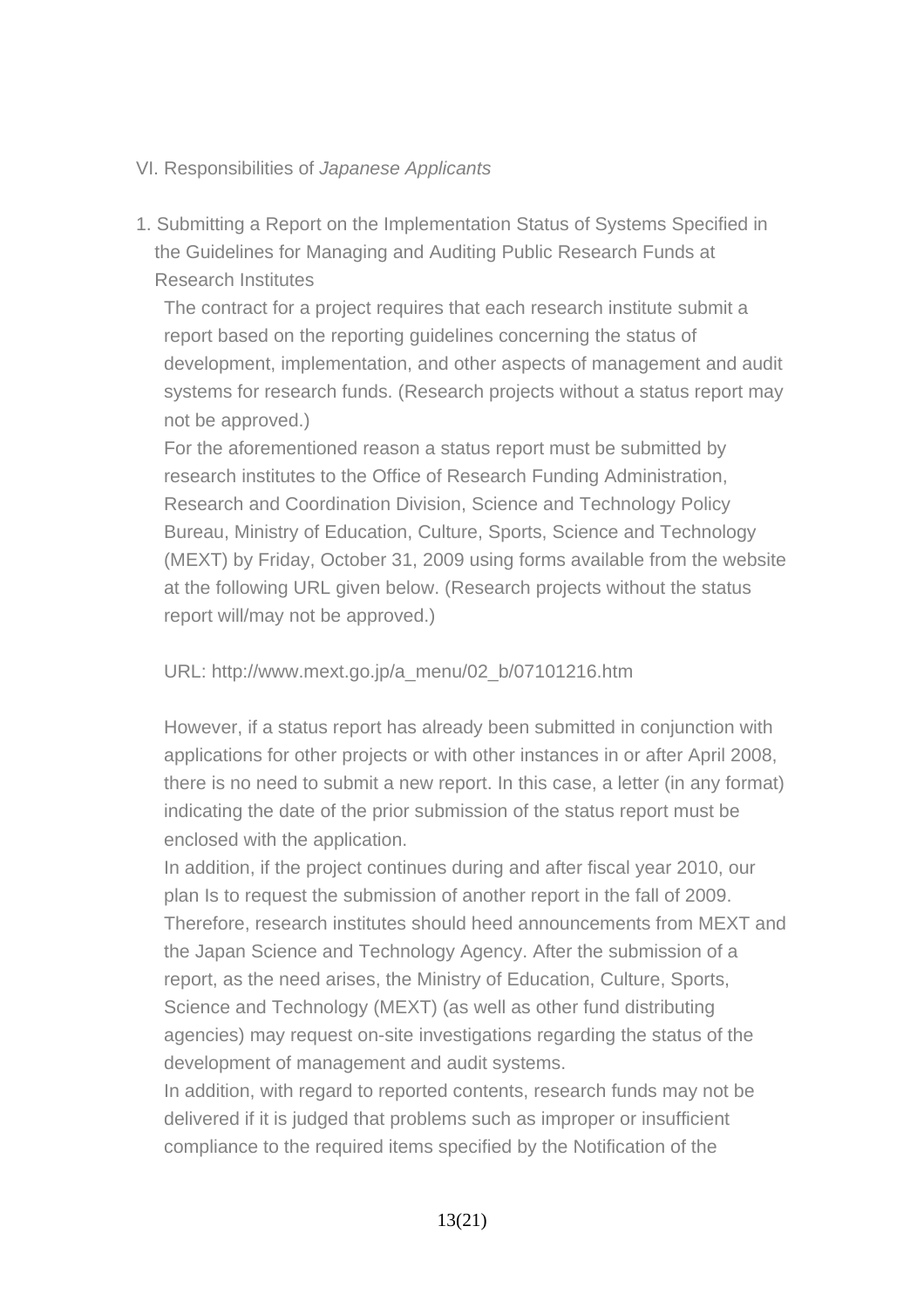Director-General of the Science and Technology Policy Bureau of May 31, 2007 are not resolved.

2. Treatment of Information on Accepted Projects

The information regarding the individual accepted projects (program name, research title, name of representative researcher, budget size, and duration of the project) is treated as "information that is scheduled to be made public" defined by Article 5(1)(a) of the Law Concerning Access to Information held by Incorporated Administrative Agencies, etc (Law No. 140 of 2001). The information will be made public via the website of appropriate agencies after project acceptance.

3. Information Sharing from the Research and Development Management System (e-Rad) to the Government Research and Development Database\* Various types of information may be provided to the database created by the Cabinet Office through the research and development management system (e-Rad) managed by MEXT.

\* In order to appropriately evaluate research and development supported by public funds and to effectively and efficiently plan policies for general strategies and resource allocation, the Council for Science and Technology Policy of the Cabinet Office has constructed a unified, comprehensive database containing various categories of information that provides search and analysis capabilities for necessary information.

- 4. Unreasonable Overlaps and Excessive Concentration In order to eliminate unreasonable overlaps and excessive concentration of public funds, information regarding part of the content of the application (or accepted projects) may, to a necessary extent, be provided to offices in charge of managing competitive funds, including those of other Offices and Ministries, through the research and development management system (e-Rad) and other means. (In addition, when information on applications overlapping in other competitive funding programs is requested, relevant information may similarly be made available.)
- 5. Regulations Associated with National Security Export Control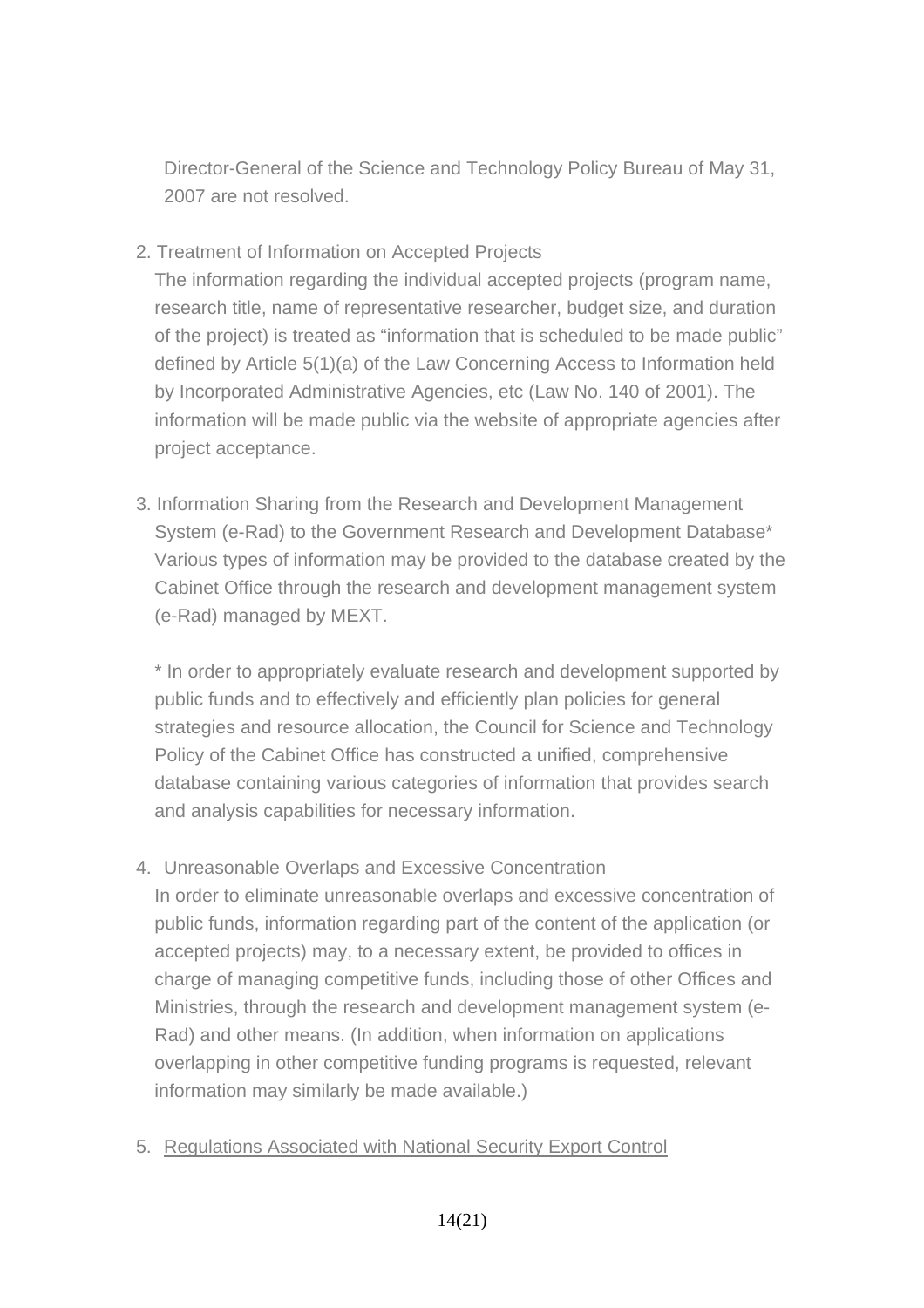Not only the export of research equipment, but also technical data and assistance may be subject to export regulations. All Japanese researchers must comply with all relevant laws and institutions of Japan and other involved nations as well as international rules.

Reference:

Ministry of Economy, Trade, and Industry website http://www.meti.go.jp/policy/anpo/index.html

*In recent years, there have been numerous suggestions and media reports that Japan's crucial advanced technology information has inadvertently been leaked to foreign entities, which has affected Japan's industrial competitiveness and other national issues. Also, from the perspective of national security export control, those who possess sensitive technology critical to national security must act cautiously because a careless leak of technology involving the development, production, or use of weapons of mass destruction, once in the hands of terrorists, can have a serious impact on the maintenance of peace and safety of Japan and the international community.* [Source: "The Guidance for the Control of Sensitive Technologies (January 2008)" available in Japanese at the above website.]

With regard to bringing back information, documents, or samples from foreign countries, you must follow their laws. If you plan to use biological/genetic resources of foreign countries for your research, you must sufficiently know in advance about their ratification and compliance status regarding relevant treaties such as the Cartagena Protocol on Biosafety, the Convention on Biological Diversity and so on.

Refer to the following websites for detailed information on the access to biological/genetic resources and the Convention on Biological Diversity.

References:

Japan Bioindustry Association website http://www.mabs.jp/index.html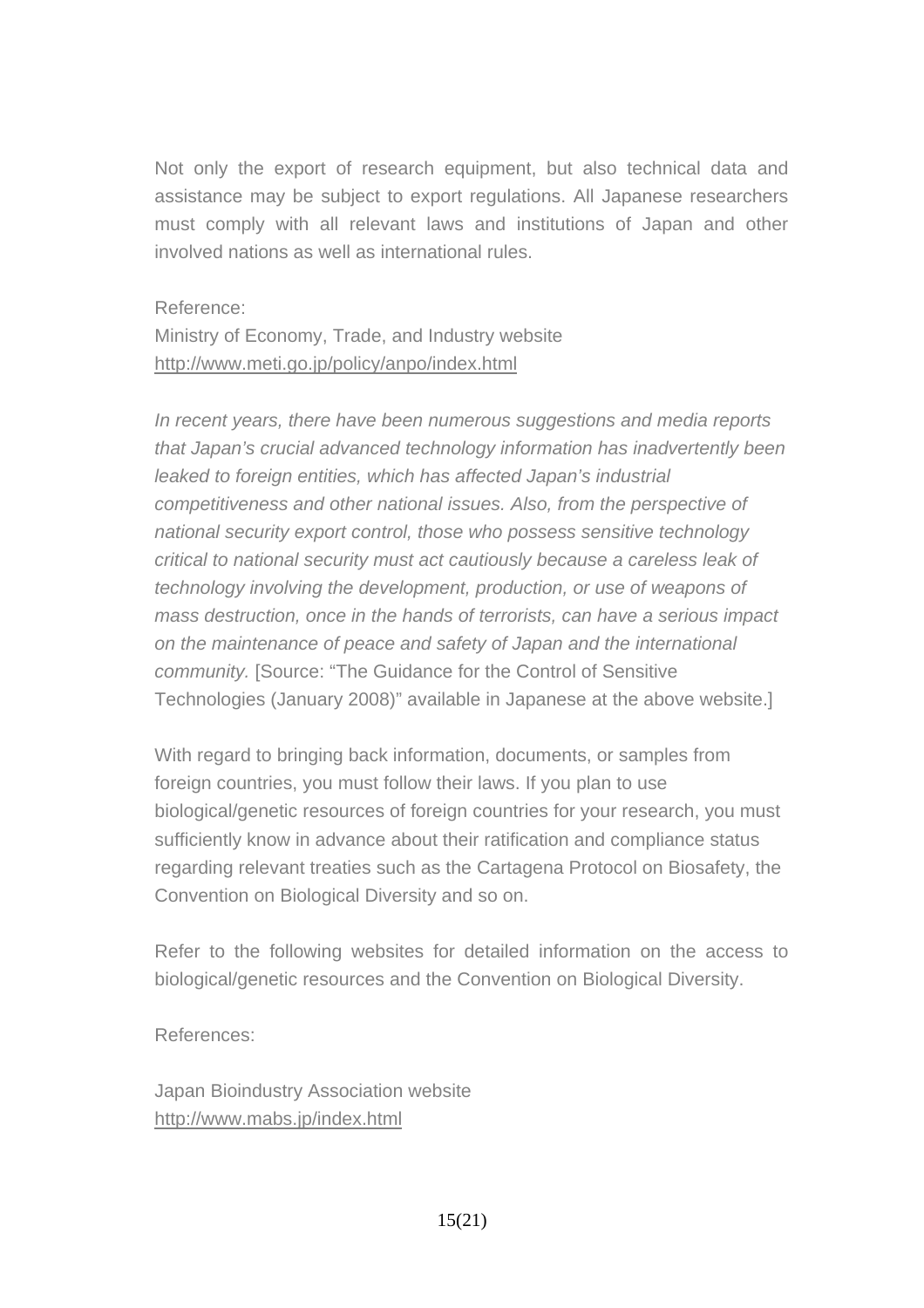Convention on Biological Diversity website http://www.cbd.int

# 6. Ensuring Bioethics and Safety

When a researcher conducts life science research, he/she must observe laws, ordinances, and guidelines issued by each Ministry to ensure bioethics and safety. If organizations with which the researchers are affiliated require approvals, reports, or confirmations associated with his/her research, he/she must follow the procedures specified by the organizations.

The following are main laws and regulations issued by various Ministries. Please note that some research topics may be subject to other laws and regulations.

- (1) Act on the Regulation of Human Cloning Techniques (Act No. 146 of 2000)
- (2) Guidelines for the Handling of Specific Embryos (Public Notice of the Ministry of Education, Culture, Sports, Science and Technology, No. 173 of 2001)
- (3) Guidelines for the Derivation and Use of Human Embryonic Stem Cells (Public Notice of the Ministry of Education, Culture, Sports, Science and Technology, No. 87 of 2007)
- (4) Ethics Guidelines for Research on the Human Genome and Gene Analysis (Public Notice of the Ministry of Education, Culture, Sports, Science and Technology, and Ministry of Health, Labor, and Welfare, and Ministry of Economy, Trade, and Industry, No. 1 of 2004)
- (5) Ordinance for Implementation Standards for Clinical Tests of Drugs (Ordinance of the Ministry of Health and Welfare, No. 28 of 1997)
- (6) On the Approach of Research and Development Using Human Tissues Obtained from Surgery (Report of the Health Science Council, the Ministry of Health and Welfare, 1998)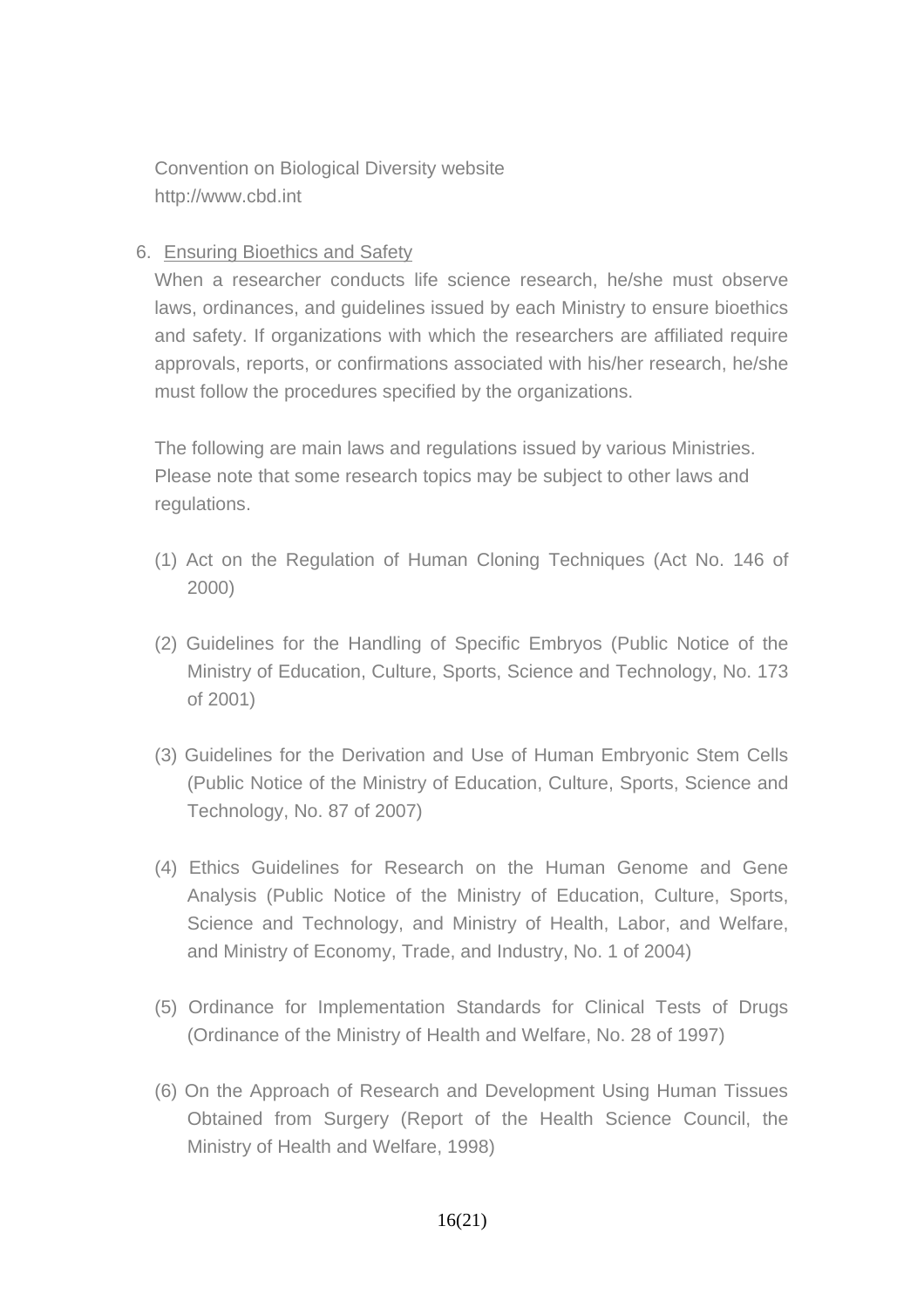- (7) Ethics Guidelines for Epidemiological Research (Public Notice of the Ministry of Education, Culture, Sports, Science and Technology, and Ministry of Health, Labor, and Welfare, No. 1 of 2007)
- (8) Guidelines for Gene Therapy Clinical Research (Public Notice of the Ministry of Education, Culture, Sports, Science and Technology, and Ministry of Health, Labor, and Welfare, No. 2 of 2004)
- (9) Ethics Guidelines for Clinical Research (Public Notice of the Ministry of Health, Labor, and Welfare, No. 415 of 2008, Revised on July 31, 2008, Effective on April 1, 2009)
- (10) Act on the Conservation of Biological Diversity through Regulations on the Use of Living Modified Organisms (Act No. 97 of 2003)

In addition, the following website offers detailed information on how the Ministry of Education, Culture, Sports, Science and Technology (MEXT) ensures bioethics and safety.

#### Reference:

"Efforts for Promoting Bioethics and Safety" at the MEXT website http://www.mext.go.jp/a\_menu/shinkou/seimei/main.htm

7 Handling of Samples and Specimens

If a research plan involves the acquisition of samples or specimens in foreign countries, a researcher must make appropriate preparations regarding the handling of biological resources before application.

8. Protection of Interests and Human Rights

If a research plan requires agreements or cooperation from parties involved or social consensus, a researcher must make appropriate preparations regarding the protection of interests and human rights before application.

9. Social and Ethical Considerations

A research plan or its implementation deemed unacceptable from a social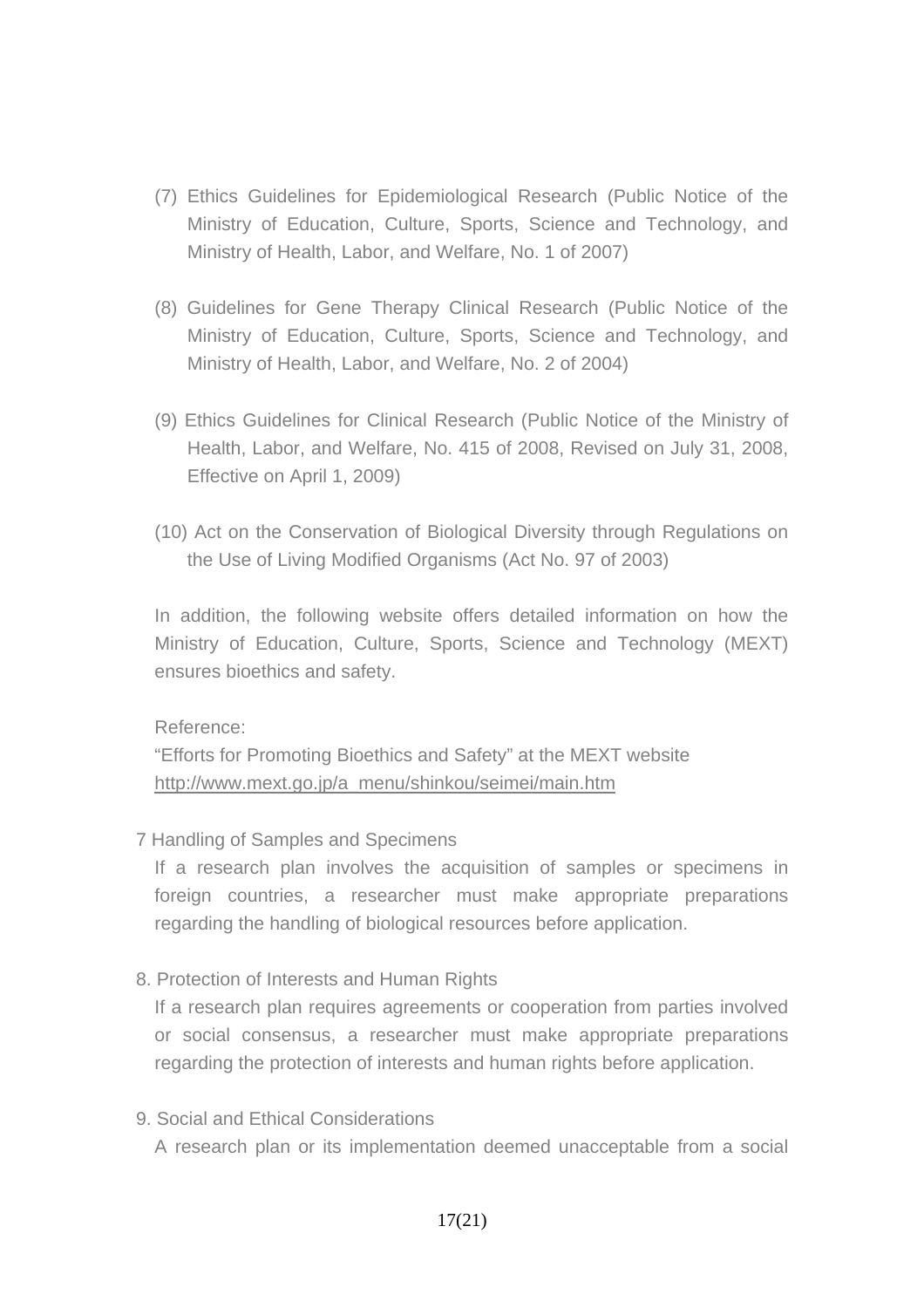and ethical standpoint will not be considered during the selection process. Also, any violation of the above mentioned guidelines or any inappropriate conduct may result in the cancellation of the selection or the termination of the research project, full or partial return of awarded funds, and a public announcement of the misconduct.

# 10. Responsibility for the Safety of Researchers

JST will not assume any responsibility for injuries or illnesses that occur during the period of this research exchange program.

#### 11. Ban on the Military Application of Research Results

The military application of research results from this exchange program is strictly prohibited.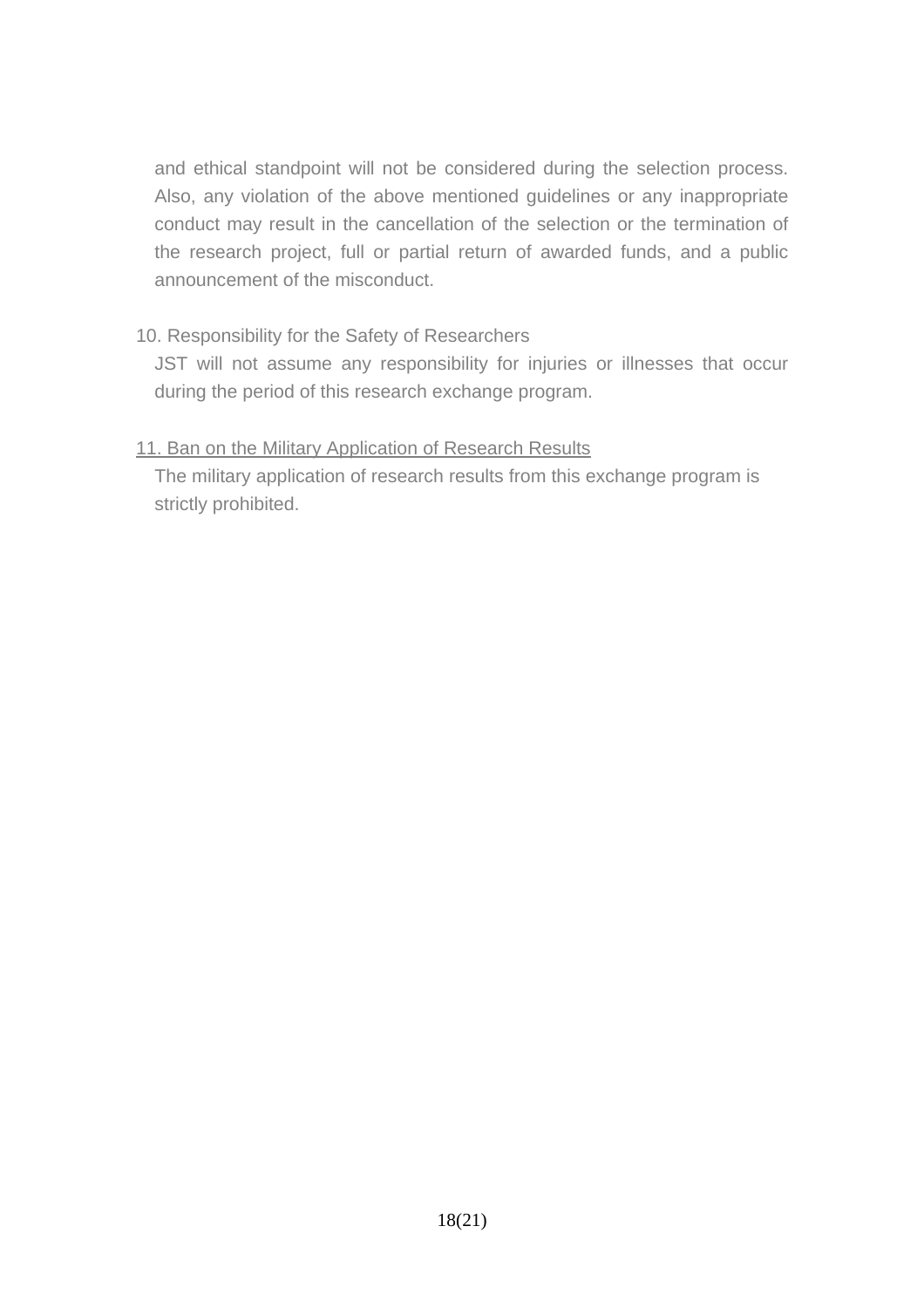# VII. Responsibilities of Research Leader After Proposal is Approved (this section is for **Japanese applicants only**)

 After the proposal has been approved, research leaders and their affiliated institutions shall observe the following when carrying out the cooperative research and using supported expenses.

#### 1. Annual Progress Report

 At the end of each fiscal year, the research leader shall promptly submit a progress report on the status of research exchange, and the institution with which the research leader is affiliated shall promptly submit a financial report on supported expenses.

# 2. Final Report

 After completion of the period of international research exchange, research leaders shall promptly submit a final report, in addition to a financial report, on the research exchange activities to JST. The report shall include a general summary (maximum five A4 pages) compiled jointly by both the Japanese and the Swedish research groups, which Swedish researchers are requested to submit to SSF. The research groups may write the remaining parts of the report separately. The joint summary report shall include a description of what significant added value has been obtained as a result of the project funded under the program Multidisciplinary BIO. Suggestions for how this type of program for joint funding of research cooperation between Japan and Sweden can be further developed and improved are highly appreciated. A copy of the Swedish report shall be attached to the final report delivered to JST.

If papers describing results of research exchange are presented to academic activities and so on, please attach a copy of such papers separately to the final report.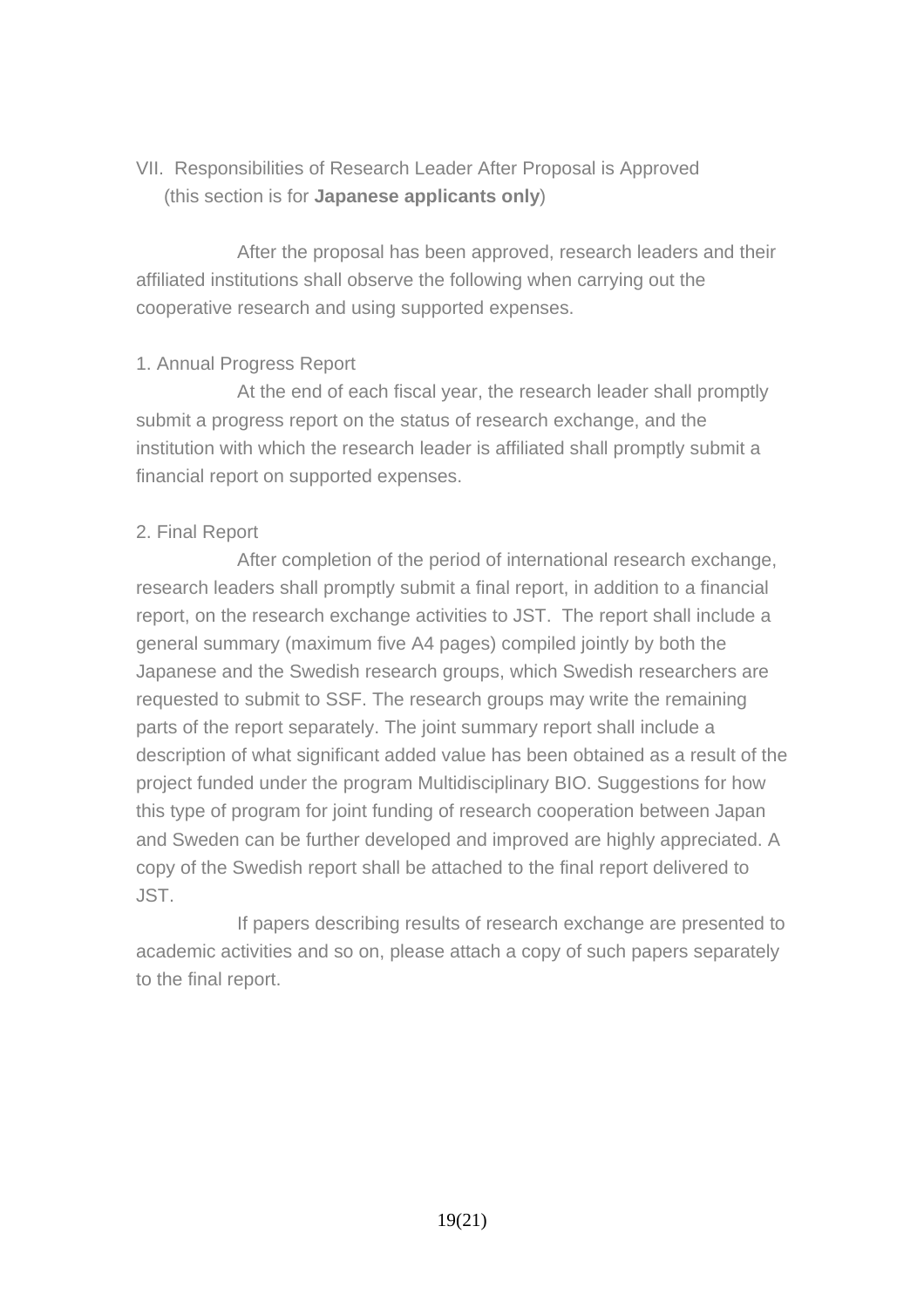# VIII. Responsibilities of Research Leader After Proposal is Approved (this section is for **Swedish applicants only**)

 After the proposal has been approved, research leaders and their administering organisation shall observe the following when carrying out the cooperative research and using the research funds.

#### 1. Annual Reports

 The research leader shall promptly submit annual reports on the status of the research project, and report whether the project is following the financial plan, in accordance with SSF's normal routines.

# 2. Final Report

 After completion of the period of international research exchange, research leaders shall promptly submit a final report on the activities of the research project to VINNOVA. The report shall include a general summary (maximum five A4 pages) compiled jointly by both the Japanese and the Swedish research groups. The research groups may write the remaining parts of the report separately. The joint summary report shall include a description of the outcome and what significant added value has been obtained as a result of the project funded under the program Multidisciplinary BIO.